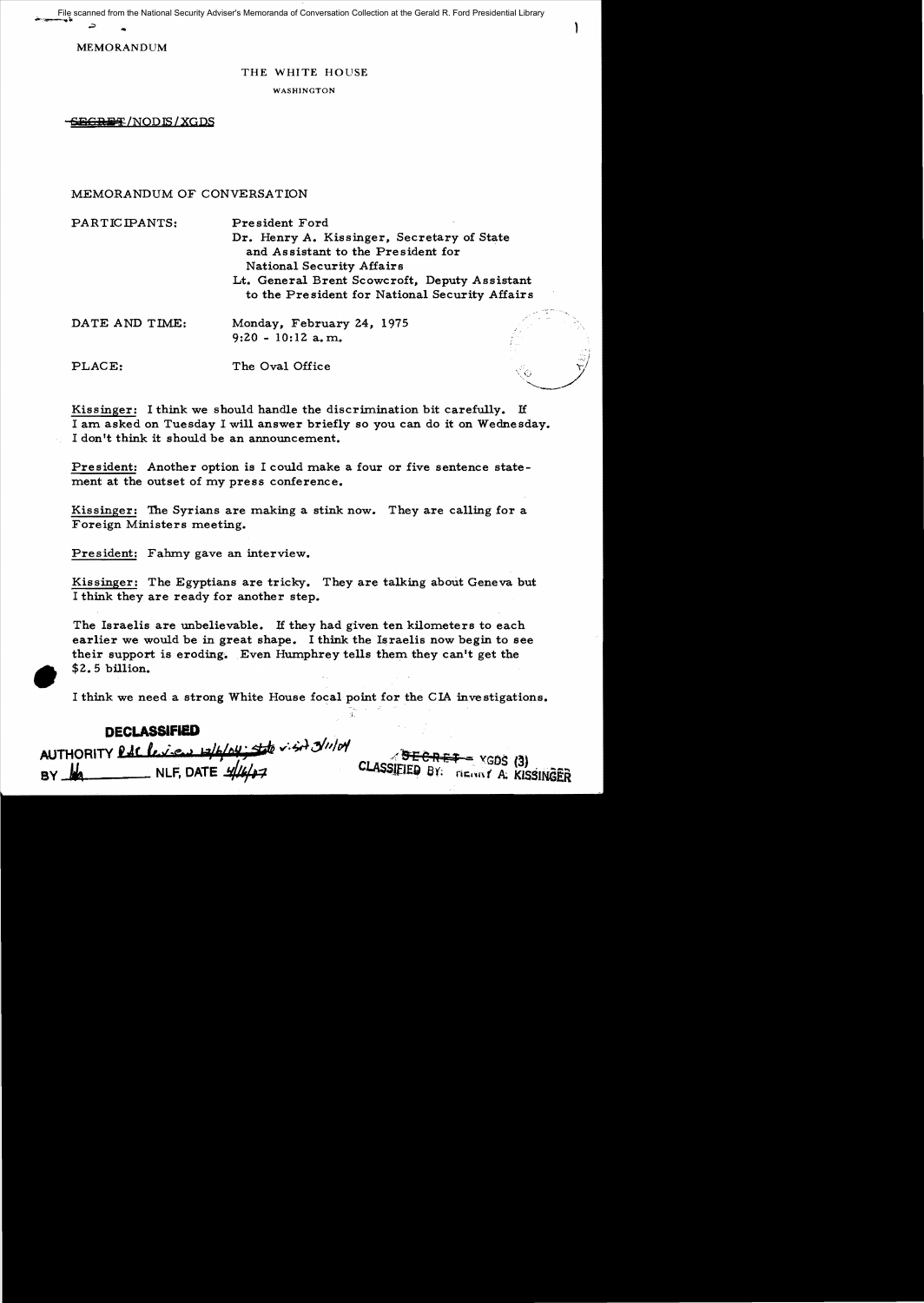#### SECRET/NODIS/XGDS

President: Silberman has recommended one of his people who has done most of his research. We haven't time to educate someone.

Kissinger: We have a massive problem. How can we tell a committee with Harrington -- or Hart -- anything?

President: Or Dellums?

Kissinger: What this does to us around the world is disastrous. Countries don't move rapidly, but eventually Japan will move away. What must China be thinking?

President: Why did Kennedy make that statement on the Mideast?

Kissinger: I like him, but the Kennedy tendencies are liberal, all wrong.

President: I get the impression a staff man handed him a piece of paper.

Kissinger: More and more people are getting wary of putting their chips on the U. S.

Leone is a character, but is a great friend. I don't know what he will say, but I would listen carefully.

We haven't mentioned Option III yet -- you might mention it. As you know, Gromyko drooled over the prospects. Don't show eagerness on MBFR, just say we are offering it.

Schlesinger's comment on Cambodia was great.

President: I agree.

Kissinger: The OAU condemned the Nat Davis appointment. I want to write them a stiff note.

President: We will not back off that appointment.

Kissinger: Train is after the Concorde.

President: I was the strongest proponent of the SST.

[There was a discussion of Alex Butterfield.]



### SEGRE'S/NODIS/XGDS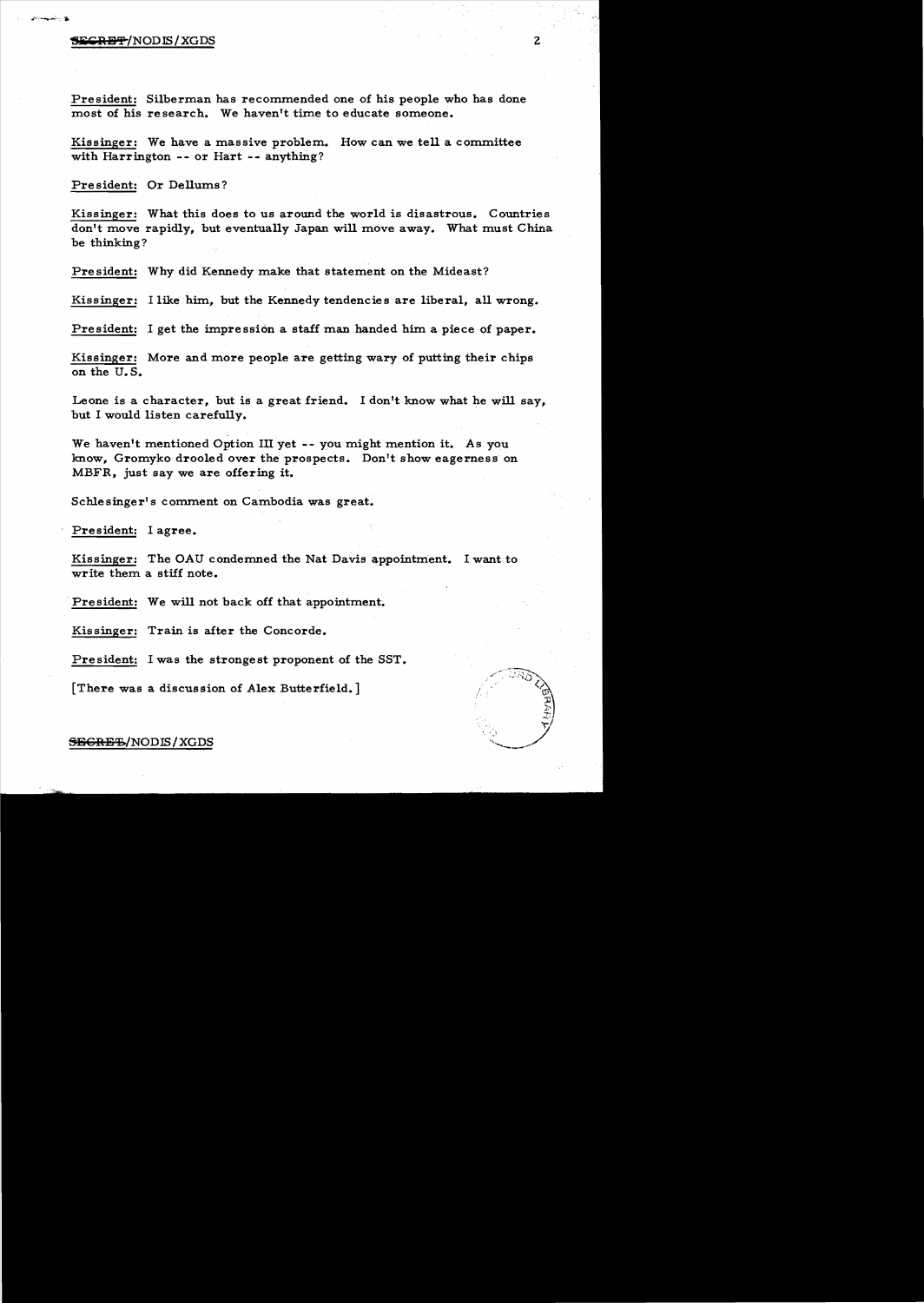# **SECRET/NODIS/XGDS**

Kissinger: I am seeing Clerides today. We are working on moving the talks to Vienna. The Turks and Cypriots are willing. The Greeks probably will be willing, after the UN debate. The cutoff is making the Greeks more flexible.

Macomber thinks we should stop talking to Brademas et al. and go against them.

We are having an OPEC investment meeting. I think we need a screening mechanism and then be liberal on using it.

President: How will OPEC look at it?

Kissinger: You should see Suharto.

# E<del>CRET</del>/NODE/XGDS

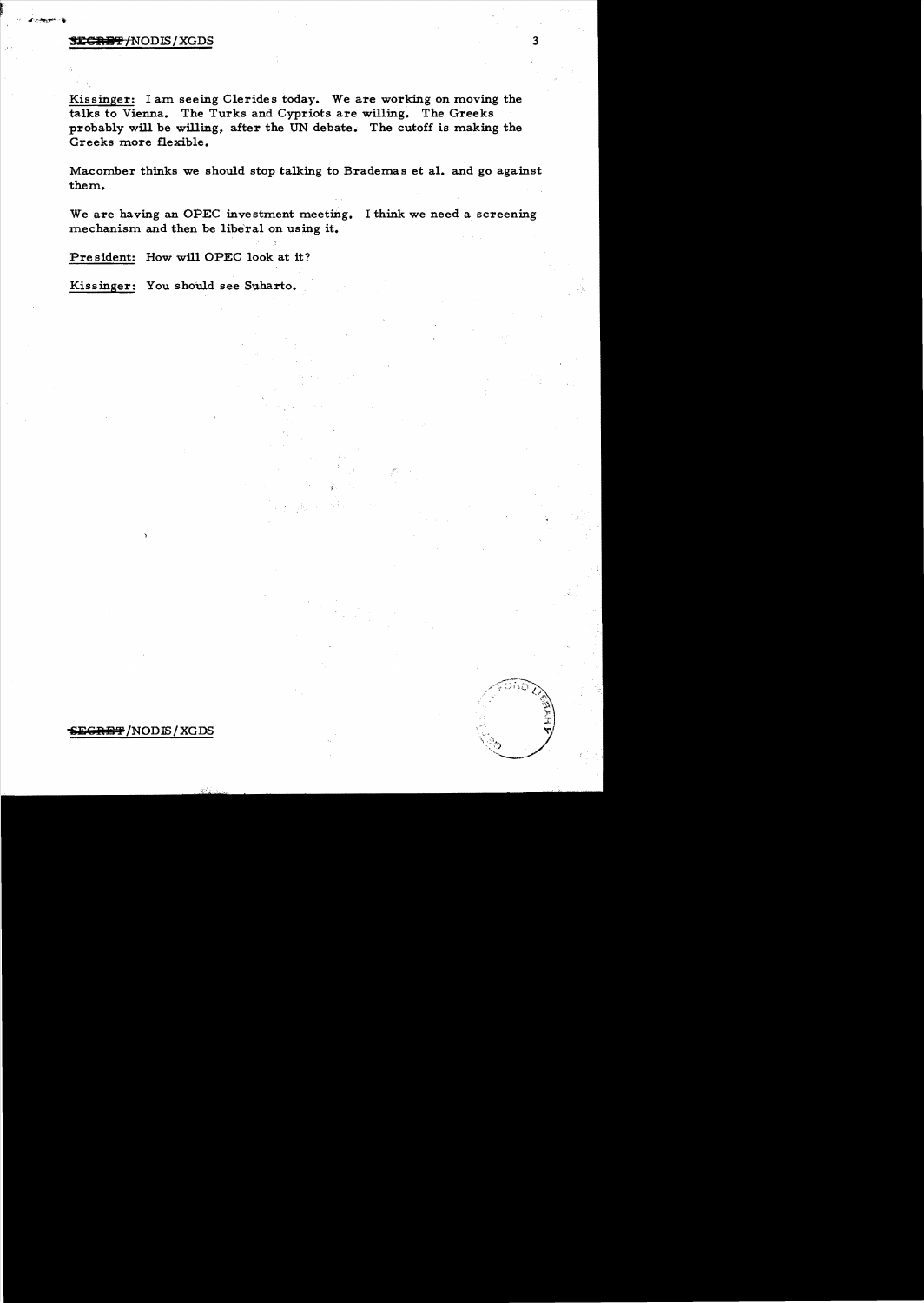Fation Monde Where Partition of Monday<br>9:20-10:12 AM  $411245227$ - lex Aouter and-K I think we should handle a shownington but conspiration of desolution two divide answer livetly P Another getin is demand motre var sentime statement at oritait from pers cory. le The Syrms une entre entre 1970.<br>P Fahme grou au Internier de Comme but 2 think thing are under for mother step ... The Fair unitativele If they had jurie 10 hours each we excelled not would be quest shape Staints I nous hyan & see this suggest in wating. Even Hungberg to tells then they can't get a 2.5 kil. Schich me nied a strong WH focal print for CIA sincet P Serbennen has recommended and flis just who has dove most tis research as hummet tries to educate  $1 -$ K We have a massive post Nous can as tell a wrote W/ Harsempton - a Hart - drugthing? PO1 Dellamo! K What this das to us crossed c world is described commitment don't know dapidly but wanturdly for me will work " Why Kinnedy mote that statement on ME C I titre brian, but a Kernandy tandemines an internet, all  $unu_1$ l d'act impression à stage mar branded him  $\rightarrow \mu u + \beta \rho o \gamma u$ K Universionne from an getting coasy of putting their **DECLASSIFIED** AUTHORITY Per RAC fe view 12/6/04; that visit of 11/04  $AY$   $100$